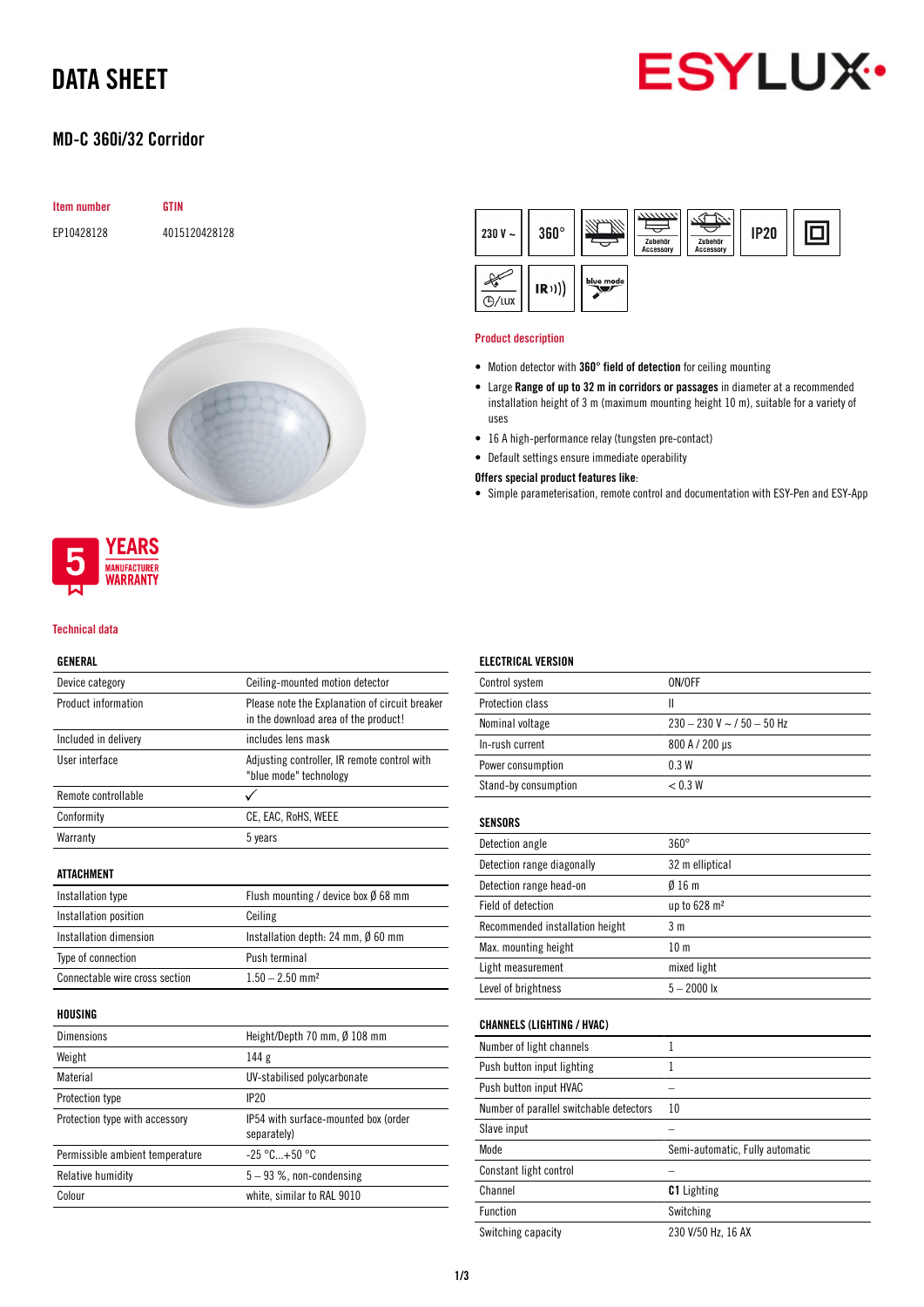### DATA SHEET

#### MD-C 360i/32 Corridor



| Item number                       | <b>GTIN</b>                              |                                                             |                                     |                                                                                                    |                                  |               |
|-----------------------------------|------------------------------------------|-------------------------------------------------------------|-------------------------------------|----------------------------------------------------------------------------------------------------|----------------------------------|---------------|
| EP10428128                        | 4015120428128                            |                                                             |                                     |                                                                                                    |                                  |               |
|                                   |                                          | 2300 W/10 A (cos phi = 1)<br>1150 VA/5 A (cos phi = $0,5$ ) |                                     | Push button input<br>✓                                                                             |                                  |               |
|                                   |                                          |                                                             |                                     | Impulse mode                                                                                       |                                  |               |
| Switch contact                    | 600 W LED<br>make contact / non-floating |                                                             |                                     | Switch-off delay time                                                                              | 60 s30 min (adjustable in steps) |               |
|                                   |                                          |                                                             |                                     |                                                                                                    |                                  |               |
| <b>Factory settings</b>           |                                          |                                                             |                                     |                                                                                                    |                                  |               |
| <b>GENERAL</b>                    |                                          |                                                             |                                     | Operating mode                                                                                     | fully automatic                  |               |
| Sensitivity                       |                                          | 100 %                                                       |                                     | Level of brightness/switching threshold                                                            | 100 lx                           |               |
| <b>CHANNELS (LIGHTING / HVAC)</b> |                                          |                                                             |                                     | Switch-off delay time                                                                              | 5 min                            |               |
| Channel                           |                                          | <b>C1</b> Lighting                                          |                                     |                                                                                                    |                                  |               |
|                                   |                                          |                                                             |                                     |                                                                                                    |                                  |               |
|                                   |                                          |                                                             |                                     |                                                                                                    |                                  |               |
| <b>Accessories</b>                |                                          |                                                             |                                     |                                                                                                    |                                  |               |
| <b>Product designation</b>        |                                          | Item number                                                 | <b>Product description</b>          |                                                                                                    |                                  | <b>GTIN</b>   |
| Cover                             |                                          |                                                             |                                     |                                                                                                    |                                  |               |
| COMPACT COVER SET 24/32 SR        |                                          | EP10425431                                                  |                                     | Cover set for COMPACT series, 24 m/32 m, consists of cover and design ring, silver                 |                                  | 4015120425431 |
| COMPACT COVER SET 24/32 BK        |                                          | EP00007491                                                  |                                     | Cover set for COMPACT series, 24 m/32 m, consists of cover and design ring, black                  |                                  | 4015120007491 |
| <b>Mounting</b>                   |                                          |                                                             |                                     |                                                                                                    |                                  |               |
|                                   | COMPACT MOUNTING BOX IP20 SM WH          | EP10425370                                                  |                                     | Surface-mounted box for COMPACT series, IP20, white                                                |                                  | 4015120425370 |
|                                   | COMPACT MOUNTING BOX IP20 SM SR          | EP10425387                                                  |                                     | Surface-mounted box for COMPACT series, IP20, silver                                               |                                  | 4015120425387 |
|                                   | COMPACT MOUNTING BOX IP54 SM WH          | EP10425905                                                  |                                     | Surface-mounted box for COMPACT series, IP54, white                                                |                                  | 4015120425905 |
|                                   | COMPACT MOUNTING BOX IP54 SM SR          | EP10425912                                                  |                                     | Surface-mounted box for COMPACT series, IP54, silver                                               |                                  | 4015120425912 |
| MOUNTING SET IP20 FM 62 WH        |                                          | EP10425929                                                  |                                     | Recessed ceiling mounting set includes installation bracket and dust-protected box, 62 mm          |                                  | 4015120425929 |
|                                   | COMPACT MOUNTING BOX IP54 SM BK          | EP10426940                                                  |                                     | Surface-mounted box for COMPACT series, IP54, black                                                |                                  | 4015120426940 |
|                                   | COMPACT MOUNTING BOX IP20 SM BK          | EP10426933                                                  |                                     | Surface-mounted box for COMPACT series, IP20, black                                                |                                  | 4015120426933 |
| Protection                        |                                          |                                                             |                                     |                                                                                                    |                                  |               |
| BASKET GUARD ROUND LARGE          |                                          | EM10425608                                                  |                                     | Basket guard for presence and motion detectors and smoke detectors, Ø 180 mm, height 90 mm         |                                  | 4015120425608 |
| <b>Remote control</b>             |                                          |                                                             |                                     |                                                                                                    |                                  |               |
| ESY-Pen                           |                                          | EP10425356                                                  | measurement, (4) project management | ESY-Pen and ESY-App, two tools for every task: (1) Parameterisation, (2) remote control, (3) light |                                  | 4015120425356 |
| REMOTE CONTROL MDi/PDi            |                                          | EM10425509                                                  |                                     | IR remote control for presence detectors and motion detectors                                      |                                  | 4015120425509 |
|                                   |                                          |                                                             |                                     |                                                                                                    |                                  |               |